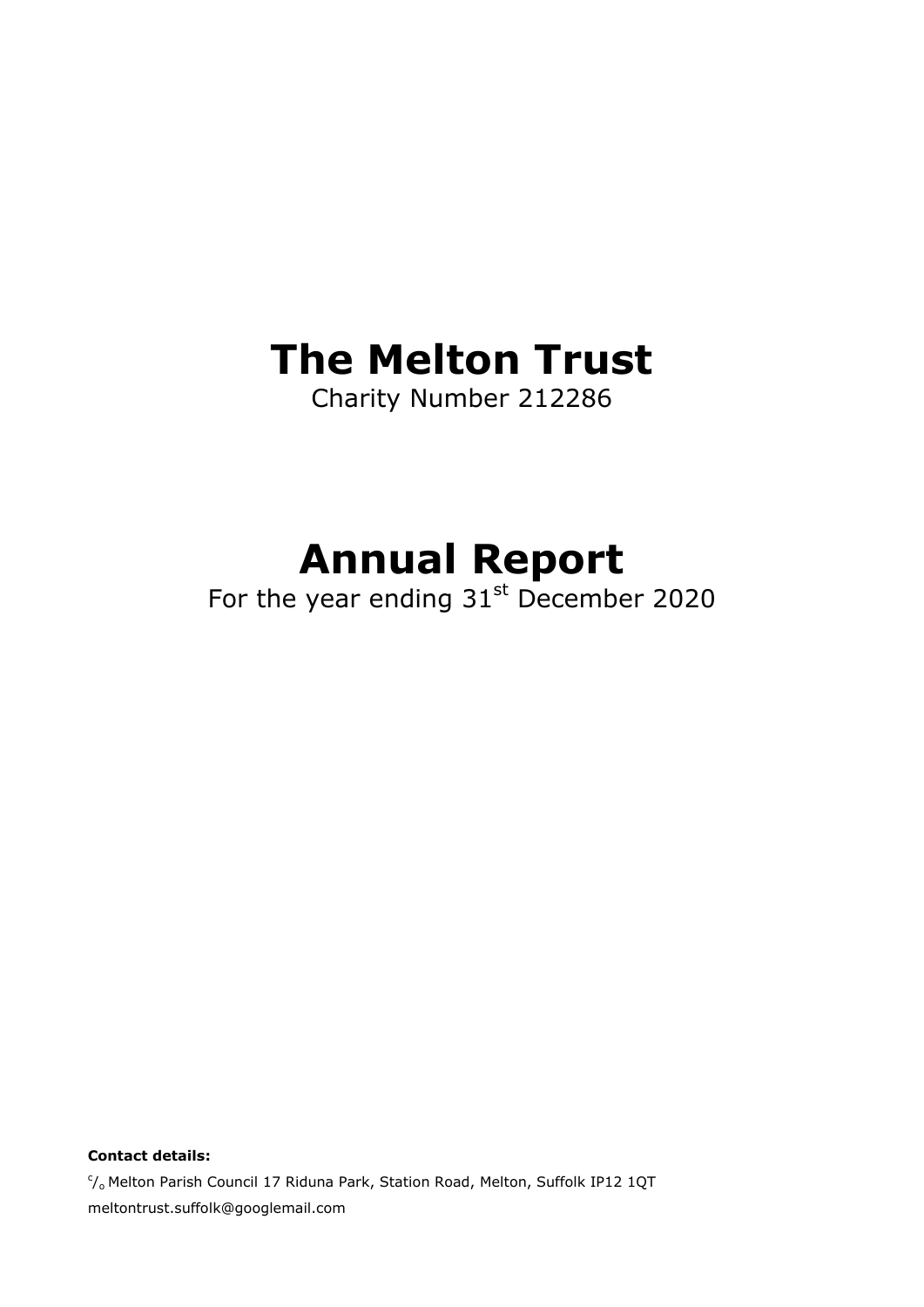### **The Melton Trust**

**(Charity Number 212286)**

### **Annual Report for year ending 31st December 2020**

#### **Review of the Year**

The Melton Trust has had quite a difficult year due to the impact of Covid-19 restrictions, yet we have managed to meet all applications received to date and distribute funds or make capital purchases for applicants thus meeting the Trust's obligations under the Trust Deed, which originated in 1897 and sets the framework in which we operate..

However, we were expecting a much higher uptake in applications particularly due to the shutdown period. As government support has been made on an unprecedented basis we believe that the pressure will more likely come in the New Year once the furlough scheme is terminated and job losses become prevalent.

The financial standing of The Trust still remains robust and the investment profile whilst taking a reduction in value in the early lock down period has gradually recovered and is now in a more favourable position. The Trust's endowment is invested in funds operated by CCLA, one of the UK's largest charity fund managers, designed to deliver a mix of capital growth and income. This has helped us, over time, to maintain a regular income and the benefits of stock market growth.

Our income from funds(end Q3) amounted to £12,218. Grants made were £9,530., of this 11 grants totaling £5,580 were made to individuals and grants totaling £3,950 were made to Melton Primary School (MPS) and the Salvation Army food parcels in Melton. A number of the individual applicants were referred to DAS for further additional help as well as CAB where help was requested to manage debt recovery.

Whilst The Trust has been successful in distributing its income it is remains difficult to get individuals to approach the Trust despite parts of Melton scoring highly on the government's indices of deprivation. It is also ever more difficult in many cases for the Trust to deal directly with individuals because of all the surrounding legislation, data protection and personal safeguarding requirements when dealing with vulnerable people.

The Trust Deed embeds a close relationship with the Church, through the Rector of St Andrews being an exofficio trustee, Melton Parish Council, through two trustees being nominated by the Council, and the wider community, through three co-opted trustees. The Trust recognises the importance of building relationships as a way of making contact with families in need and the support given to Melton Primary School has provided a very useful gateway to accessing families in need who would otherwise not necessarily approach the Trust for help. In recent years we have also been building relationships with DAS and CAB which has added an additional network of help and support. Links have also been opened up with The Rope Trust with a view to forming further links and cooperation. This had been deferred till after Covid -19 restrictions are lifted. It is hoped that these links will increase the applications to the Trust.

In 2021, we hope to build a wider network of relationships with organisations with charitable objectives.

As reported last year In order to capitalise on this approach The Board of Trustees decided on a more structured approach for 2020 but because of the Covid restrictions much of the setup work has been deferred to 2021 The strategies to be trailed in 2021 include

- *Be responsive to requests for support whilst respecting social distancing and self-isolation guidance*
- *Try as best as we can to meet the requirements of Trust Deed and Charity Commission Guidance whilst recognising that some compromises might be necessary as a result of the Covid-19 challenges*
- *Engage with key organisations and individuals to identify potential grant applications*
- *Investigate alternative ways of paying grants particularly for people who cannot get to their bank to pay in cheques*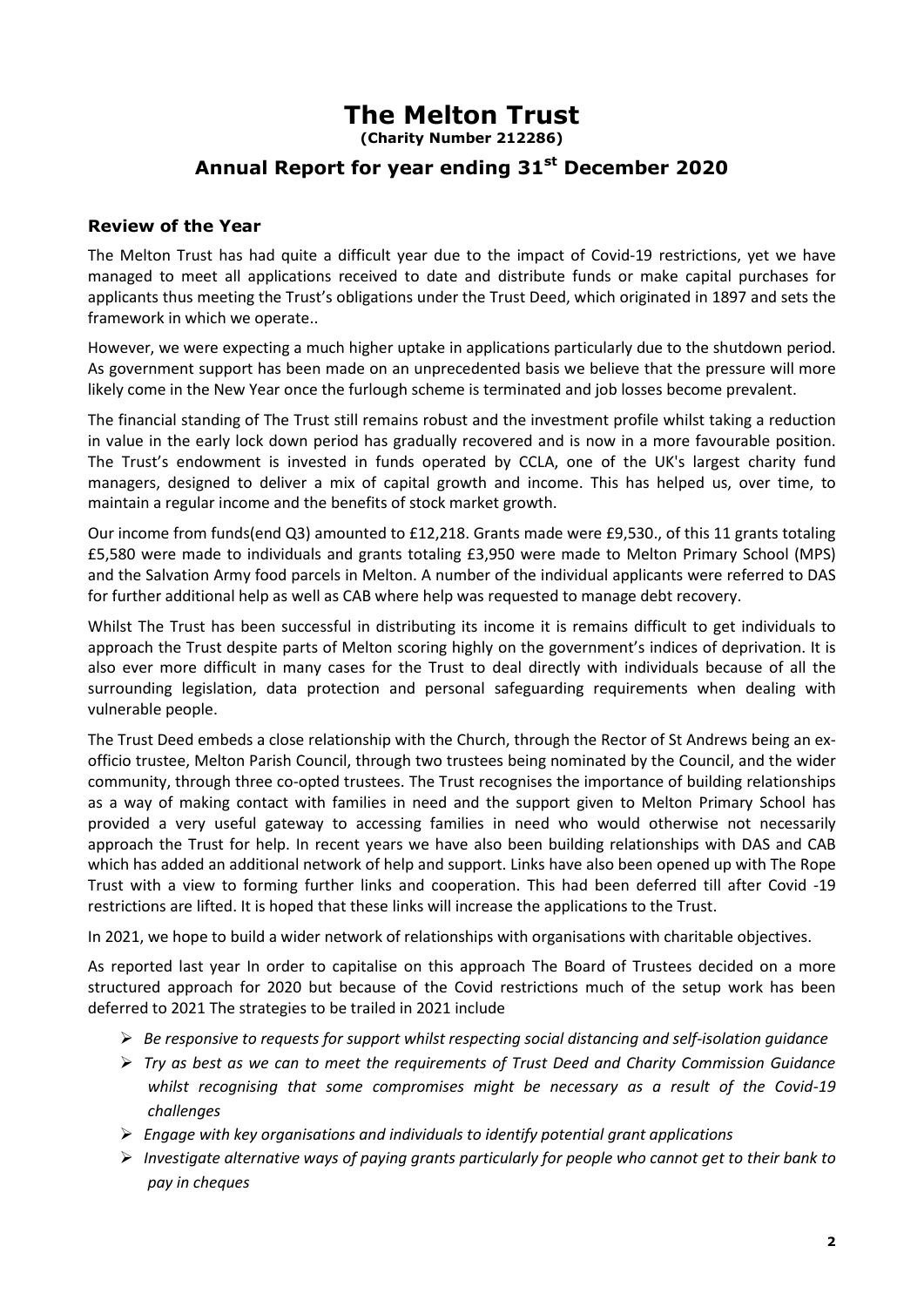Whilst there is much to be positive about, the future of the Trust relies on a proactive Board of Trustees. At the end of 2020 the Board will lose two of its coopted Trustees, one of whom is the current Chair who has relocated out of the county and the other due to family issues

The Trust is organising a recruitment campaign as these vacancies do provide an opportunity to identify individuals from organisations that can help in identifying potential grant applications.

The Trust still hopes that the new initiatives will lead the way to developing some longer term strategies which would benefit the community in a different, positive way and which reflects the changing needs of society and help to provide a more caring and compassionate community in light of the impact that Covid-19 has had on individuals and families.

*John Patman, Chair of Trustees*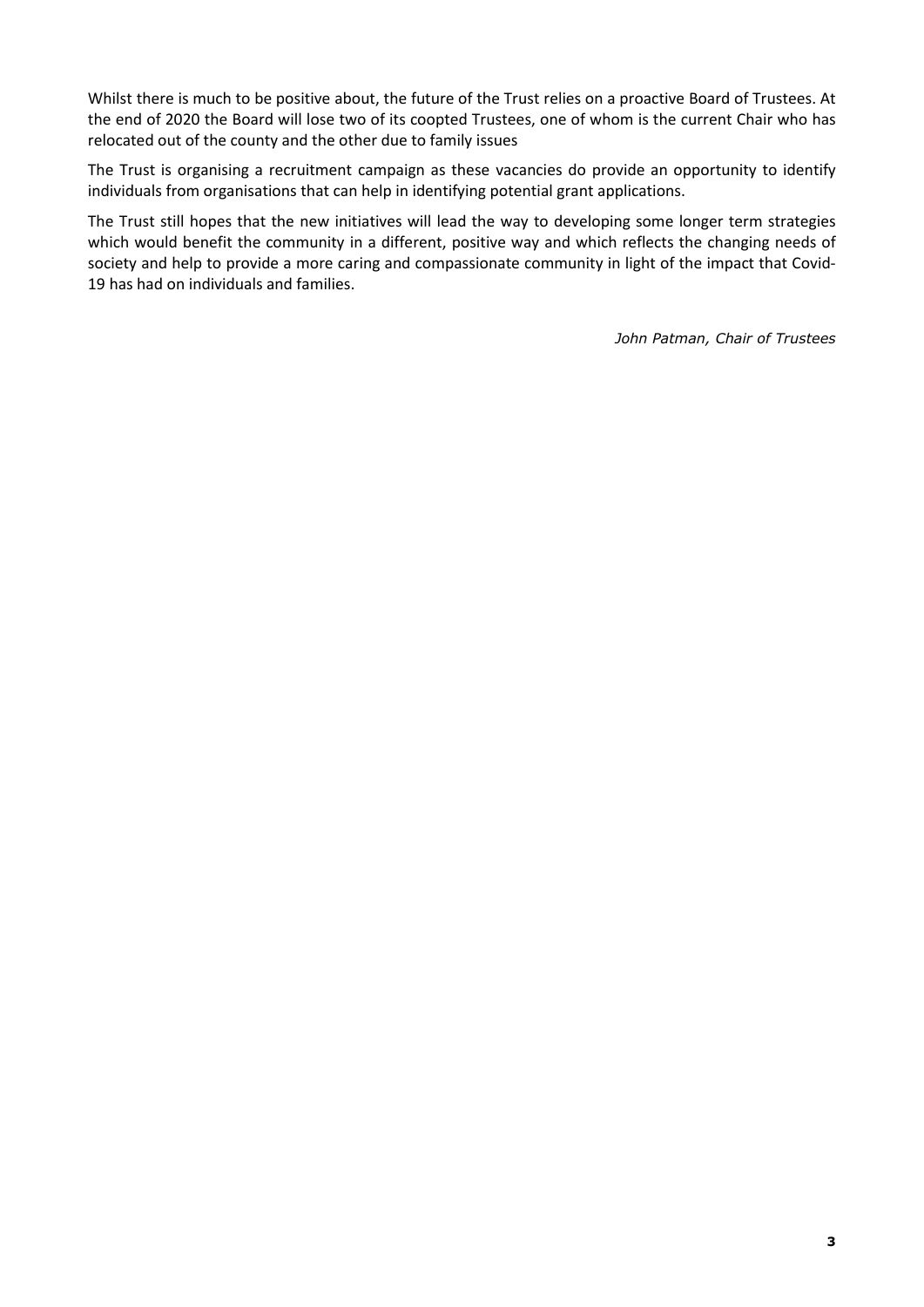#### **Trustees:**

The Trustees who served during the year were:

Mr John Patman, Chairman (term expires 9 July 2023)

Mr Mark Girling (resigned 21 March 2020)

Rev Paul Hambling (ex-officio appointed 30 September 2015)

Mr Roger Hobson (term expires 13 August 2023)

Ms Katy Martin (term expires 8 May 2023)

Mrs Cindy Price, appointed 24 March 2020 (term expires 23 March 2024)

Mr Anthony Thompson, Charity Commission contact (term expires 8 May 2023)

#### **Structure, Governance and Management**

The present charity Scheme was sealed 20th May 1991 as "The Melton Trust". The charity, originally dating from 1897, was previously known as "Poor's Estate Charity (inclusive of the Bequest of James Alexander Burness)".

The charity is governed by six trustees: one ex-officio trustee, the Rector of Melton; two trustees nominated by Melton Parish Council appointed for a term of four years; three Co-opted Trustees appointed for a five year term by the Trustees.

Vacancies of Nominated Trustees are dealt with by Melton Parish Council. A vacancy of a Co-opted Trustee is filled by the Trustees after declaring the vacancy. The Scheme allows the re-appointment of Trustees at the end of their term.

The Trustees are obliged to meet a least two times a year. In 2019 they met twice in person to consider grant requests, to review strategy and to review and approve the 2018 Annual Report and Accounts. The Trustees also communicated by email to approve urgent grant requests and review policies.

Grant requests are received through the publicised Contact person or through any trustee. Grants made are at the decision of the Trustees in accordance with the Trust Deed: no person is directly entitled to a grant. A wide range of people are eligible to receive a grant and written guidance was provided by the Charity Commission at the time the Deed was sealed. The Trustees keep abreast of changing requirements and after review during the year agreed to adopt the current guidance published on the Charity Commission website. In considering grant applications the Trustees may, from time to time, seek the guidance of the Charity Commission in considering grant applications.

#### **Objectives and Activities**

The income of the charity, after expenses, is applied "in relieving either generally or individually persons resident in the Ancient Parish of Melton who are in conditions of need, hardship or distress by making grants of money or providing or paying for items, services or facilities calculated to reduce need, hardship or distress of such persons" subject to the restrictions of not applying the income directly in relief of rates, taxes or other public funds, and of not committing themselves to repeat or renew the relief granted on any occasion.

A Notice that the trustees will consider at any time of the year grant applications from all people who live in Melton is published in each edition of the Melton Messenger which is distributed to the homes of all potential beneficiaries.

The Trust, in accordance with the Trust Deed, also works with organisations which alleviate or prevent hardship for residents of Melton supporting their work through grants and receiving applications from individuals referred to the Trust.

#### **Risk Management**

The Trustees believe their procedures to address areas of risk (particularly financial, governance, operational and reputational) to be robust and maintain Policies on Risk Management, Investment and Safeguarding and have documented Key Financial Processes. An Information Security and Data Protection statement has been developed.

The major risks to which the charity is exposed, as identified by the Trustees, have been reviewed and systems have been established to manage those risks.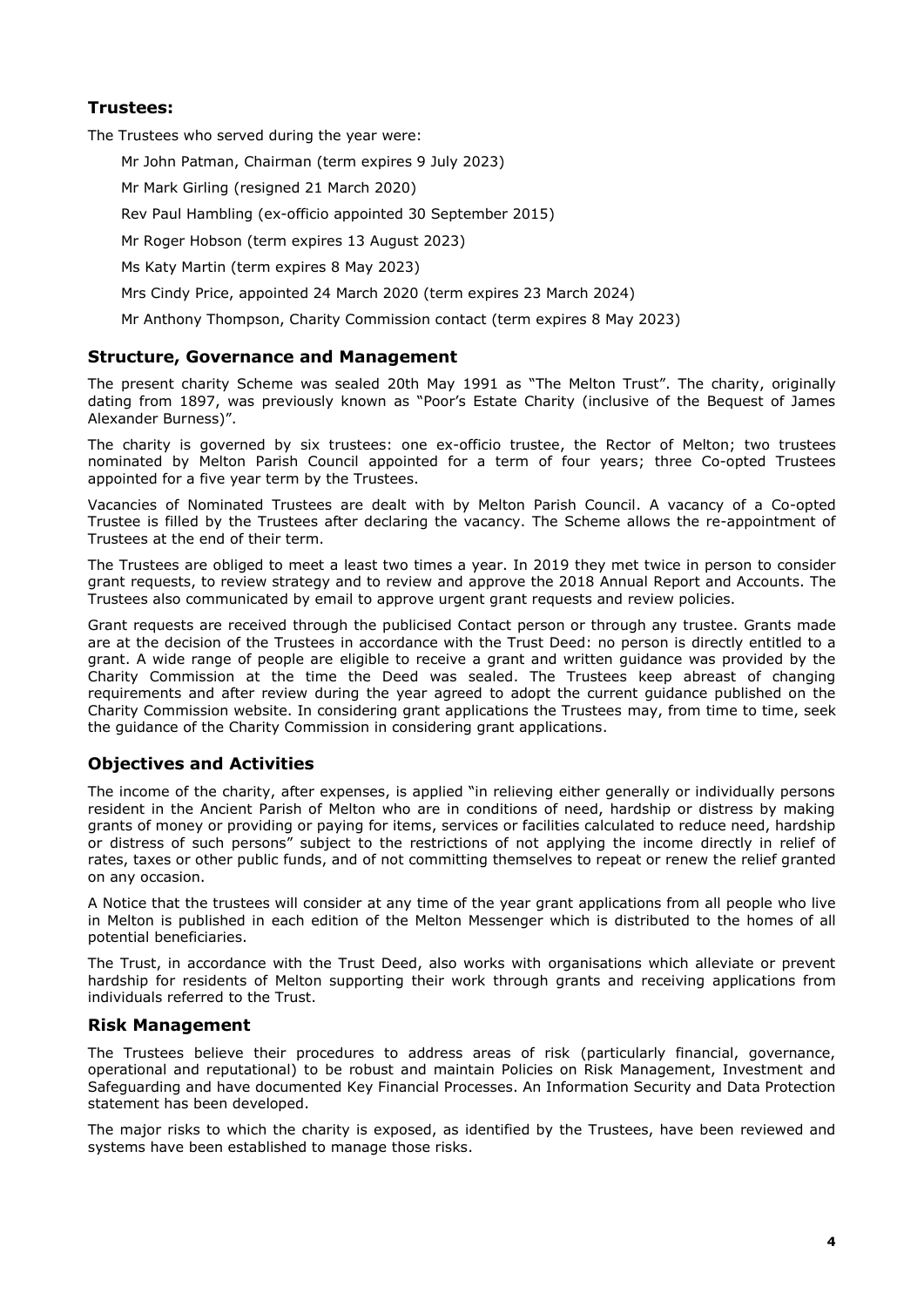#### **Financial Review**

The accounts are kept in accordance with Charities (Accounts and Reports) Regulations 2008, and are on a Receipts and Payments basis.

The investment strategy of the Trustees is to invest the endowed capital (restricted funds) through CCLA Investment Management Limited to achieve a balance of income, capital growth and security. CCLA provide specialist investment management for charities, faith organisations, and local authorities and invest money for more charities than any other fund manager in the UK

Social, ethical or environmental considerations of the specific investments of the Trust have been considered in using CCLA who describe themselves as pioneers of ethical and responsible investment, who are committed to pushing forward a positive agenda for change on behalf of our clients. .

Income from the investments (unrestricted funds) is kept on short term deposit with CCLA and Barclays Bank and, in line with our social and ethical considerations, the Eastern Savings & Loans Credit Union.

| <b>Funds</b>           | <b>Unrestricted</b><br><b>Funds</b> | <b>Endowment</b><br><b>Funds</b> | 2020    | 2019    |
|------------------------|-------------------------------------|----------------------------------|---------|---------|
| Total Long Term Funds  |                                     | 421.684                          | 421.684 | 396,229 |
| Total Short Term Funds | 45.975                              |                                  | 45.975  | 43,287  |
| <b>Total Funds</b>     | 45,975                              | 421,684                          | 467,659 | 439,916 |

The financial performance of the Trust during the year was:

| <b>Rates of Return</b>                    | £      | $\frac{O}{O}$ |                       |
|-------------------------------------------|--------|---------------|-----------------------|
| <b>CCLA COIF Income</b>                   | 12,163 | 3.07%         |                       |
| <b>CCLA COIF Fund Growth</b>              | 25,455 | 6.42%         | <b>FTSE</b><br>Growth |
| Sub-Total                                 | 37,618 | 9.49%         | $-13.1%$              |
| <b>CCLA COIF Deposit Fund</b><br>Interest | 54     | 0.26%         |                       |
| Barclays Community A/C<br>Interest        | 0      | $0.00\%$      |                       |
| <b>ESCLU</b>                              | 0      | $0.00\%$      |                       |
| <b>Total Return</b>                       | 37,672 | 8.52%         |                       |
| Of which Income                           | 12,218 |               |                       |